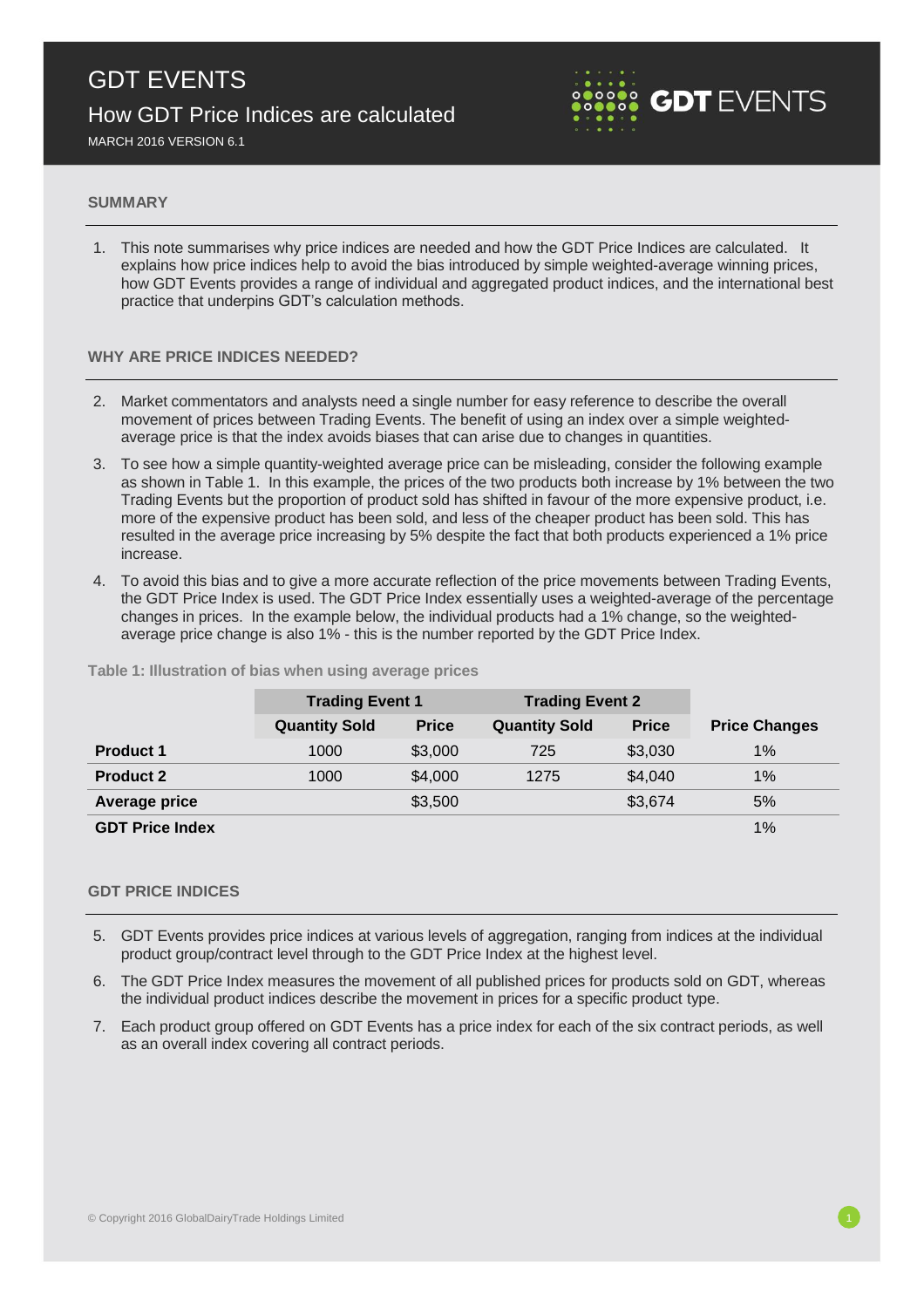8. Below is an example of the indices calculated for GDT Events. The fields containing 'n.a.' indicate that a product group was not offered or sold for a specific contract period.

**Table 2: GDT Price Indices**

| <b>Changes in price indices</b> | <b>Contract 1</b> | <b>Contract 2</b> | <b>Contract 3</b> | <b>Contract 4</b> | <b>Contract 5</b> | <b>Contract 6</b> | <b>All Contracts</b> |
|---------------------------------|-------------------|-------------------|-------------------|-------------------|-------------------|-------------------|----------------------|
| Anhydrous Milk Fat (AMF)        | $-10.9%$          | 7.2%              | 11.7%             | 0.8%              | 2.9%              | 17.7%             | 6.7%                 |
| <b>Butter</b>                   | $-3.3%$           | $-3.3%$           | $-1.6%$           | 1.4%              | $-3.6%$           | $-2.2%$           | $-2.2%$              |
| Butter Milk Powder (BMP)        | n.a.              | $-8.7%$           | $-5.5%$           | n.a.              | n.a.              | n.a.              | $-8.2%$              |
| Cheddar (Ched)                  | 15.3%             | 10.3%             | 9.6%              | n.a.              | n.a.              | n.a.              | 10.5%                |
| Lactose (LAC)                   | n.a.              | $6.2%$ .          | n.a.              | n.a.              | n.a.              | n.a.              | 6.2%                 |
| Rennet Casein (RenCas)          | n.a.              | 12.6%             | 8.2%              | n.a.              | n.a.              | n.a.              | 11.8%                |
| Skim Milk Powder (SMP)          | $-2.9%$           | 0.2%              | 0.5%              | 4.3%              | 1.3%              | 1.4%              | 0.1%                 |
| Whole Milk Powder (WMP)         | 5.4%              | 1.0%              | 2.8%              | 2.9%              | $-0.4%$           | $-1.2%$           | 1.5%                 |
| <b>All Products</b>             | $-2.9%$           | 2.0%              | 3.6%              | 2.2%              | $-1.3%$           | 2.3%              | 2.1%                 |

## **CALCULATION OF GDT PRICE INDICES**

9. The GDT Price Indices are chain-linked Fisher indices. This means that the index level 'today' is given by the previous index level multiplied by the Fisher index of price changes between the two Trading Events. The Fisher methodology determines the index of price changes as the geometric mean of the Laspeyres and Paasche Indices.

# **Fisher = (Laspeyres \* Paasche)1/2**

10. The Laspeyres price index is the ratio of weighted prices between two time periods where the weights are given by the quantities sold in the earlier time period:

> Laspeyres = Prices of Trading Event 2 weighted by quantities of Trading Event 1 Prices of Trading Event 1 weighted by quantities of Trading Event 1

11. Using the example given in Table 1, the Laspeyres calculations would be as follows:

| $L$ aspeyres $=$ | $(3030 * 1000) + (4040 * 1000)$ | $= 1.01$ (i.e. 1% price change) |
|------------------|---------------------------------|---------------------------------|
|                  | $(3000 * 1000) + (4000 * 1000)$ |                                 |

12. The Paasche price index is the ratio of weighted prices between two time periods where the weights are given by the quantities sold in the later time period:

> Paasche = Prices of Trading Event 2 weighted by quantities of Trading Event 2

Prices of Trading Event 1 weighted by quantities of Trading Event 2

#### 13. Using the example given in Table 1, the Paasche calculation would be as follows

Paasche = - $(3030 * 725) + (4040 * 1275)$  $-$  = 1.01 (i.e. 1% price change)  $(3000 * 725) + (4000 * 1275)$